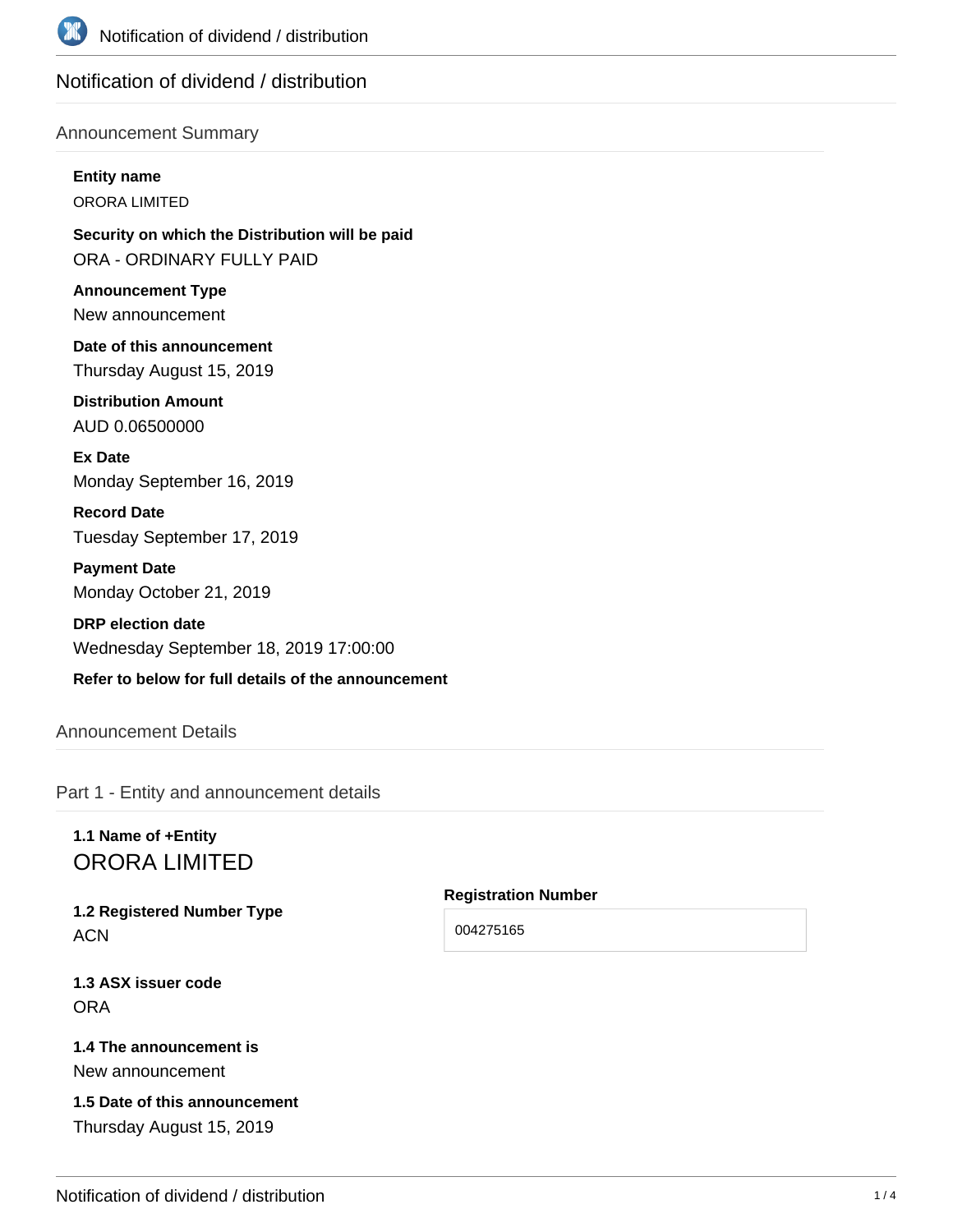

Notification of dividend / distribution

# **1.6 ASX +Security Code ORA**

**ASX +Security Description** ORDINARY FULLY PAID

Part 2A - All dividends/distributions basic details

**2A.1 Type of dividend/distribution**

**Ordinary** 

**2A.2 The Dividend/distribution:** relates to a period of six months

**2A.3 The dividend/distribution relates to the financial reporting or payment period ending ended/ending (date)**

Sunday June 30, 2019

**2A.4 +Record Date** Tuesday September 17, 2019

**2A.5 Ex Date** Monday September 16, 2019

**2A.6 Payment Date** Monday October 21, 2019

**2A.7 Are any of the below approvals required for the dividend/distribution before business day 0 of the timetable?**

- **Security holder approval**
- **Court approval**
- **Lodgement of court order with +ASIC**
- **ACCC approval**
- **FIRB approval**
- **Another approval/condition external to the entity required before business day 0 of the timetable for the dividend/distribution.**

No

**2A.8 Currency in which the dividend/distribution is made ("primary currency")** AUD - Australian Dollar

**2A.9 Total dividend/distribution payment amount per +security (in primary currency) for all dividends/distributions notified in this form** AUD 0.06500000

**2A.10 Does the entity have arrangements relating to the currency in which the dividend/distribution is paid to securityholders that it wishes to disclose to the market?** No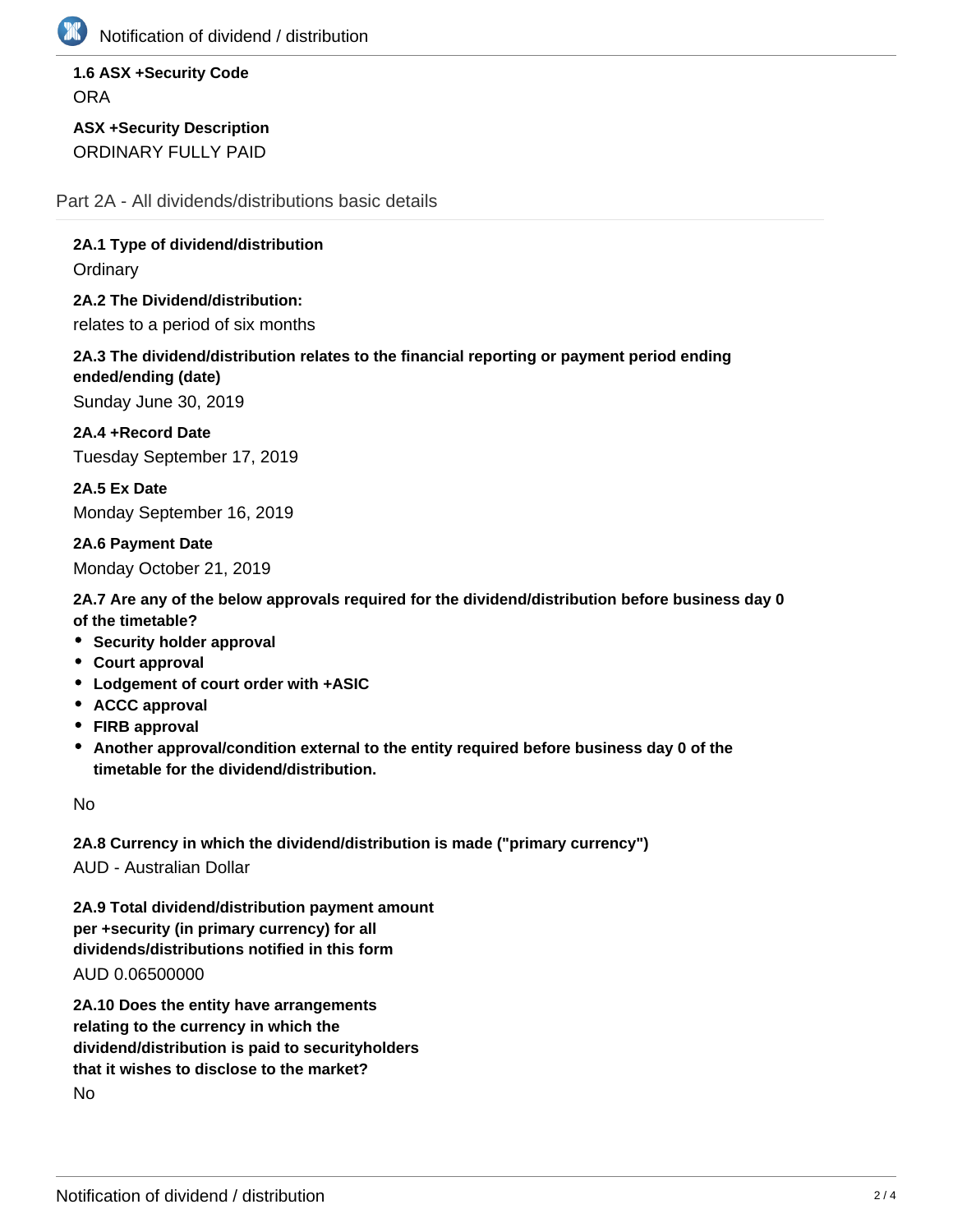| (K) | Notification of dividend / distribution                                                                                                                      |                                                                                      |
|-----|--------------------------------------------------------------------------------------------------------------------------------------------------------------|--------------------------------------------------------------------------------------|
|     | 2A.11 Does the entity have a securities plan for<br>dividends/distributions on this +security?<br>We have a Dividend/Distribution Reinvestment<br>Plan (DRP) |                                                                                      |
|     | 2A.11a If the +entity has a DRP, is the DRP<br>applicable to this dividend/distribution?<br>Yes                                                              | 2A.11a(i) DRP Status in respect of this<br>dividend/distribution<br><b>Full DRP</b>  |
| No  | 2A.12 Does the +entity have tax component<br>information apart from franking?                                                                                |                                                                                      |
|     | Part 3A - Ordinary dividend/distribution                                                                                                                     |                                                                                      |
| No  | 3A.1 Is the ordinary dividend/distribution<br>estimated at this time?                                                                                        | 3A.1a Ordinary dividend/distribution estimated<br>amount per +security<br><b>AUD</b> |
|     | 3A.1b Ordinary Dividend/distribution amount per<br>security<br>AUD 0.06500000                                                                                |                                                                                      |
|     | 3A.2 Is the ordinary dividend/distribution<br>franked?<br>Yes                                                                                                | 3A.2a Is the ordinary dividend/distribution fully<br>franked?<br><b>No</b>           |
|     | 3A.3 Percentage of ordinary<br>dividend/distribution that is franked<br>30.0000 %                                                                            | 3A.3a Applicable corporate tax rate for franking<br>credit (%)<br>30.0000 %          |
|     | 3A.4 Ordinary dividend/distribution franked<br>amount per +security<br>AUD 0.01950000                                                                        | 3A.5 Percentage amount of dividend which is<br>unfranked<br>70.0000 %                |
|     | 3A.6 Ordinary dividend/distribution unfranked<br>amount per +security excluding conduit foreign<br>income amount<br>AUD 0.00000000                           |                                                                                      |
|     | 3A.7 Ordinary dividend/distribution conduit<br>foreign income amount per security<br>AUD 0.04550000                                                          |                                                                                      |
|     | Part 4A - +Dividend reinvestment plan (DRP)                                                                                                                  |                                                                                      |

**4A.1 What is the default option if +security holders do not indicate whether they want to participate in the DRP?** Do not participate in DRP (i.e. cash payment) **4A.2 Last date and time for lodgement of**

**election notices to share registry under DRP** Wednesday September 18, 2019 17:00:00

**4A.3 DRP discount rate** 0.0000 %